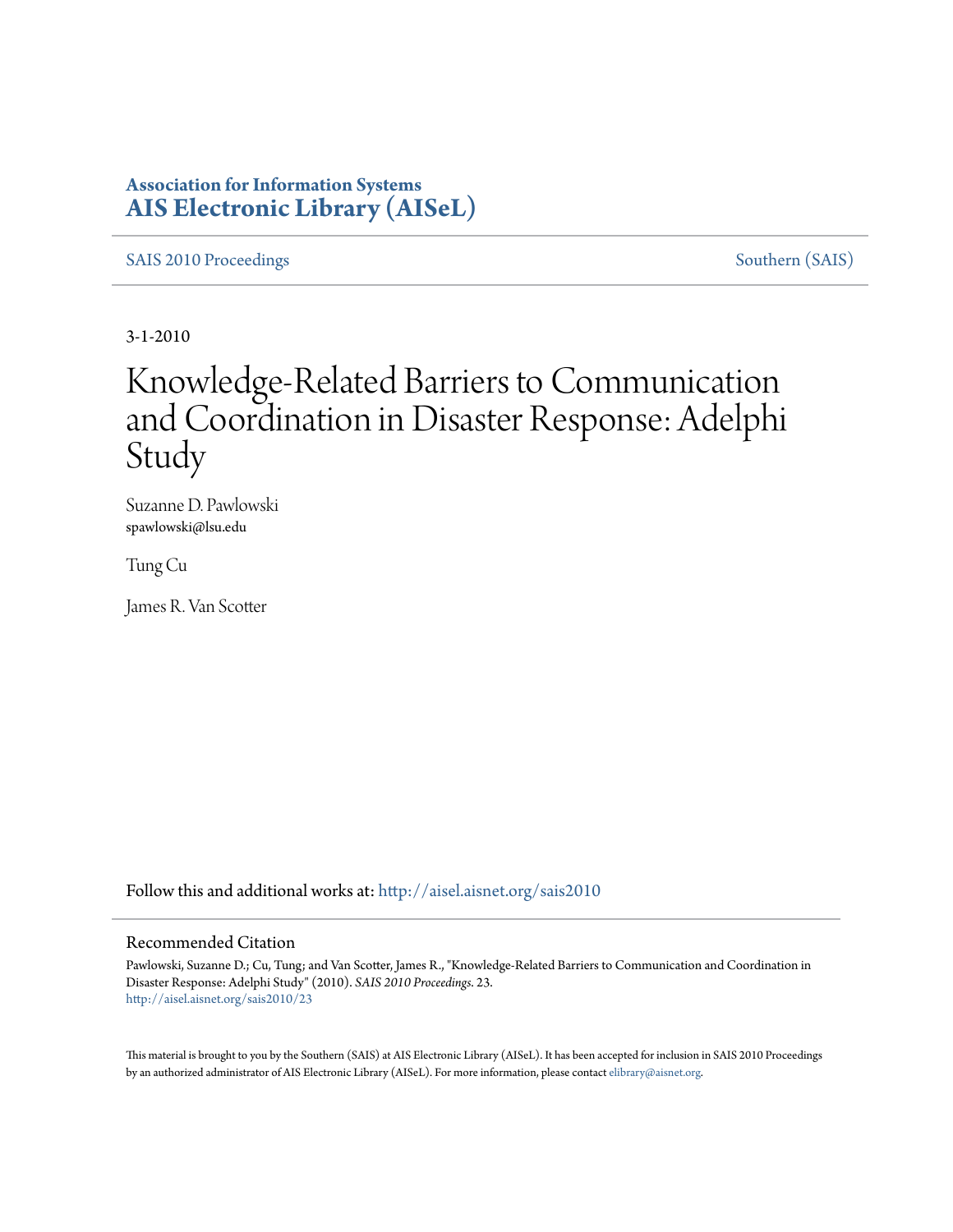## **KNOWLEDGE-RELATED BARRIERS TO COMMUNICATION AND COORDINATION IN DISASTER RESPONSE: A DELPHI STUDY**

**Suzanne D. Pawlowski** Louisiana State University spawlowski@lsu.edu

**Tung Cu** Louisiana State University tcu1@lsu.edu

**James R. Van Scotter**  Louisiana State University jvanscot@lsu.edu

#### **ABSTRACT**

Multi-organizational ad hoc knowledge networks have the potential to improve the effectiveness of disaster response and recovery by helping organizations share information, coordinate their activities and leverage participants' expertise. This paper reports an exploratory study to identify the major barriers to effectiveness in ad hoc knowledge networks in disaster response. The research methodology is a multi-panel Delphi survey, with each panel comprised of experienced emergency response professionals from different types of response organizations (e.g., fire fighters, EOC (emergency operations center) directors, law enforcement professionals). The study is currently in progress, and results from the first two panels are reported.

#### **Keywords**

Disaster response, knowledge networks, Delphi survey, situational constraints

#### **INTRODUCTION**

Effective ad hoc knowledge collaboration is a critical element in successful response to disasters, both to reduce human and property losses in the immediate aftermath of an extreme event and to restore the functionality of critical systems and to meet social needs during subsequent recovery efforts (Hiltz, Van de Walle and Turoff, 2010). The environment in which these critical knowledge processes take place, however, presents difficult challenges to the coordination of knowledge and expertise among the organizations involved in response efforts (e.g., federal/state/local agencies, medical facilities, voluntary organizations). Factors contributing to the complexity of these environments are: 1) the diffusion of knowledge and expertise across the network, 2) a variety of formal and informal communication channels, 3) a changing set of participating organizations, and 4) different organizational roles and goals. Network dynamics also contribute greatly to the complexity of the knowledge ecology of disaster response by presenting additional challenges to collaborative information sharing including: an evolving network structure and membership, changing task requirements and resources, and changing knowledge requirements and capabilities. This study is part of a research project to: 1) identify obstacles to interorganizational communication and coordination in disaster response, 2) investigate the use of knowledge networks across phases of disaster response (e.g., immediate response and sustained recovery efforts), and 3) develop actionable strategies to improve effectiveness. The current study focuses on the first objective, the identification of barriers encountered by different types of response organizations.

While prior research has highlighted the importance of ad hoc knowledge collaboration in disaster response and identified some of the barriers encountered in these situations, the majority of this work has examined the topic within the context of a specific event through after-action reports (e.g., Chua et al., 2007; Dawes et al., 2004; McEntire, 2002). In contrast, our research takes a different approach by examining the topic from the perspective of different *types of response organizations* (e.g., local government, voluntary organizations such as the Red Cross) and different *professions involved in disaster response* (e.g., law enforcement, EMT, fire fighters). Our goal is to gain insights into the challenges of ad hoc knowledge collaboration encountered by specific types of organizations and occupational groups that may arise, for example, from factors such as characteristics of organizational and occupational cultures, and the specific roles and mode of engagement with other types of organizations/response professionals. Through this approach, our objective is to enhance and elaborate the understandings of prior research on interorganizational coordination and collaboration. The study described in this paper represents an initial step in that direction. As a starting point, we are conducting an exploratory Delphi survey with multiple panels representing various types of response organizations and response professions. At this time, two panels have been surveyed – firefighters who have had experience in responding to major disasters and EOC Directors from parishes in the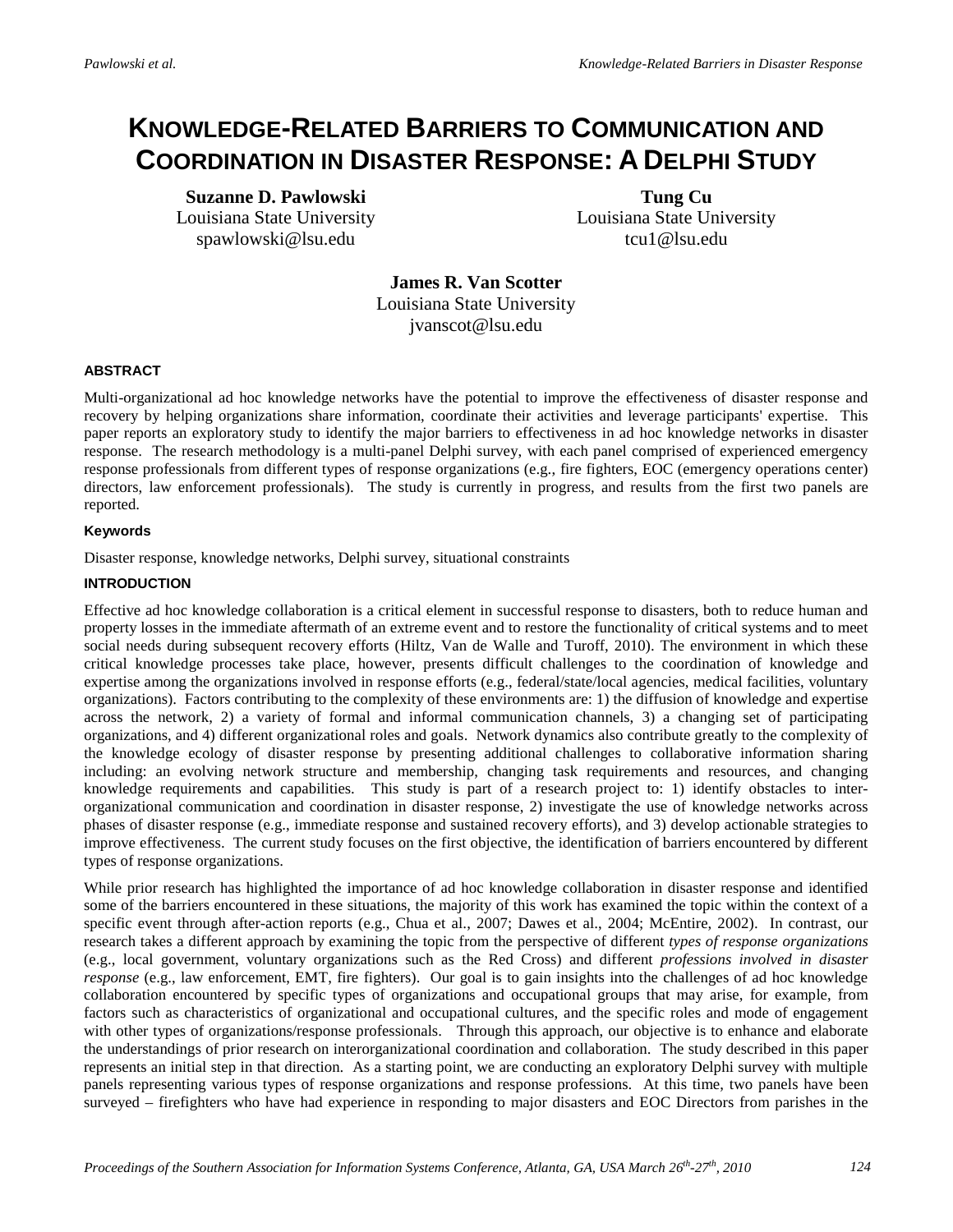State of Louisiana. A third panel of law enforcement professionals is being formed. Other panels planned include EMTs and leadership of voluntary organizations involved in disaster response.

#### **RESEARCH APPROACH – RANKING-TYPE DELPHI SURVEY**

The research strategy used for the study is a "ranking-type" Delphi study. The Delphi method was developed as a technique to obtain the most reliable consensus of a group of experts (Dalkey and Helmer, 1963). The method provides a structured communication process that includes: 1) feedback of individual contributions of information and knowledge, 2) assessment of the group judgment or view, 3) opportunity for individuals to revise views, and 4) anonymity of individual responses (Linstone and Turoff, 1975). The "ranking-type" variation of the Delphi method variation is commonly used to identify and prioritize issues related to a complex problem (see, e.g., Brancheau, Janz and Wetherbe, 1996; Schmidt, Lyytinen, Keil and Cule, 2001). The methodology used for the current study follows guidelines developed by Schmidt (1997) for conducting a ranking style Delphi study, as detailed in the following section. Multiple expert panels were formed in order to identify similarities and differences in the issues encountered by different types of response organizations.

#### **METHODOLOGY**

This section describes the survey methodology followed for each of the expert panels and presents the results of the first two panels: 1) fire fighters, and 2) Louisiana parish EOC Directors.

#### **Selection of Expert Panelists**

Expert panelists were identified by referral or by role/position. The criterion for panel participation was that the individual have significant experience in disaster response, including major disasters. We focused on soliciting members of the disaster responder community in the Gulf South, particularly in Louisiana, because of their recent experiences responding to the major events of Hurricanes Katrina and Gustav/Ike. Identification of participants for the fire fighter panel was through referral by the leadership of the Fire and Emergency Training Institute (FETI) at Louisiana State University. For the second panel, e-mails were sent to the parish EOC Directors of Louisiana parishes inviting their participation in the study. (Parishes are similar to counties in other states.) Parish EOC Directors are responsible for coordinating the overall parish response to an emergency.

Table 1 shows that panelists on each of the panels had considerable depth of emergency response experience. All panelists were involved in at least one major disaster response operation (e.g., Katrina/Rita, Gustav/Ike) and most had participated in emergency response for multiple disaster events. Diverse backgrounds and perspectives in terms of different roles and types of disasters were represented on each of the panels.

|                                                                                          | <b>Fire Fighter Panel</b>                                           | <b>EOC Directors Panel</b>                                                   |
|------------------------------------------------------------------------------------------|---------------------------------------------------------------------|------------------------------------------------------------------------------|
| Number of panelists                                                                      |                                                                     |                                                                              |
| Average years of experience in<br>the fire fighting profession/<br>in emergency response | $21.3$ years                                                        | $19.3$ years                                                                 |
| Participation in emergency<br>response to major disasters                                | Hurricane Katrina (3);<br>Hurricanes Ike/Gustav (5);<br>Other $(3)$ | Hurricane Katrina (6);<br>Hurricanes Ike/Gustav (6);<br>Other (more than 15) |

|  | Table 1. Demographics – Panel Participants |  |  |
|--|--------------------------------------------|--|--|
|--|--------------------------------------------|--|--|

#### **Survey Procedure**

A ranking-style Delphi survey involves a multi-step process: discovery of issues, determining the most important issues, and ranking of issues (Schmidt, 1997). The initial step is independent brainstorming by panelists. Next, the researchers categorize the input and identify the most important issues. Panelists are then asked to rank the issues by order of importance and to provide input about the rationale for their ranking. Next, the degree of consensus is assessed by the researchers and results are presented to the participants. Panelists are then asked to review/consider the group results of the initial ranking and then re-rank the lists. The goal of the multi-round ranking process is to shape a group consensus. For this study, there were two rounds of ranking.

We used the Qualtrics™ Research Suite software to conduct the Delphi survey on-line, which yielded the benefit of decreased data collection time. Invitation letters containing a link for the initial web-based questionnaire were sent to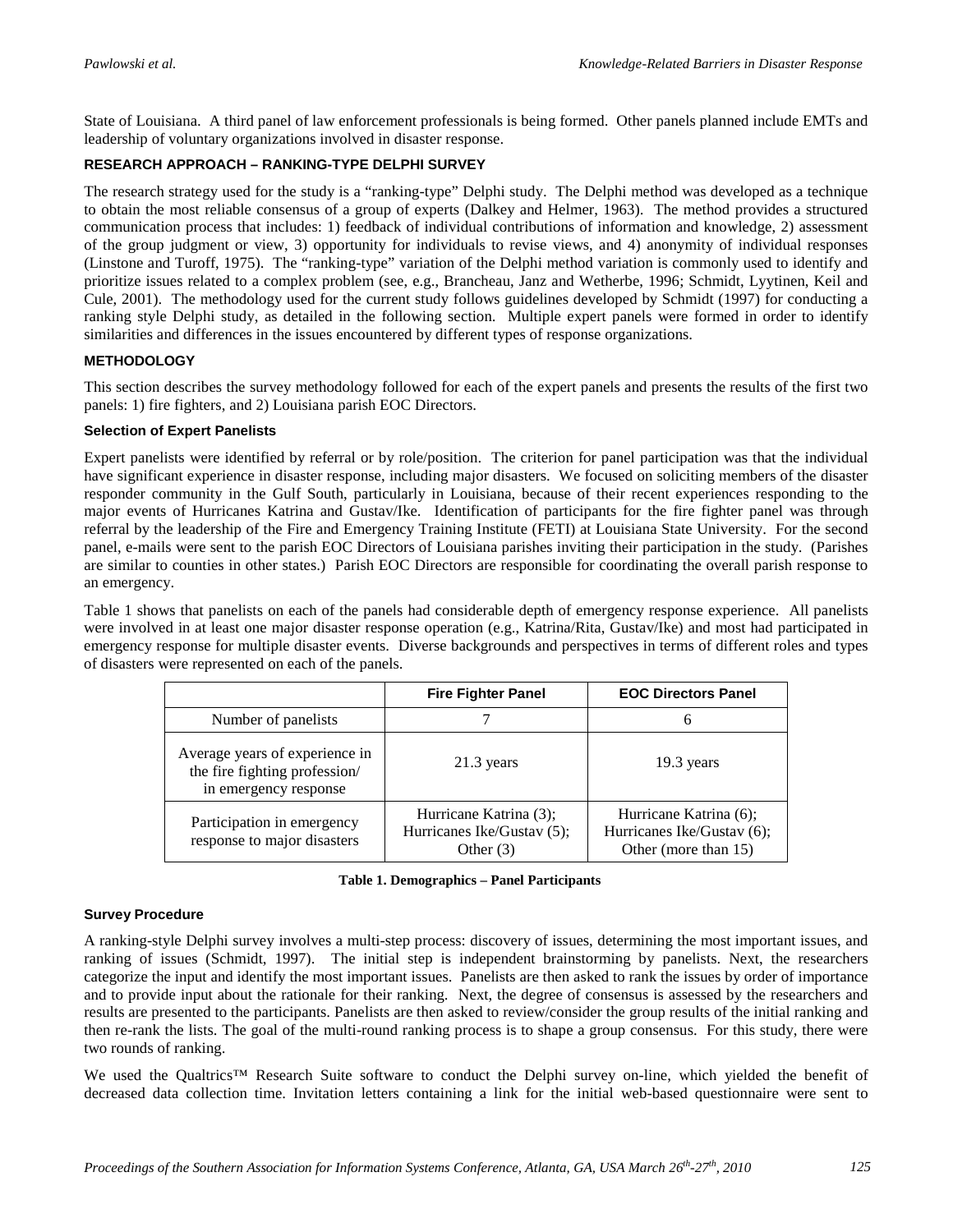qualified panelists. After a few days, a reminder invitation e-mail was sent to potential panelists who had not yet responded to increase the response rate.

Survey 1 *(discovery of issues)* : In the first survey, panelists were asked to describe 6-10 major barriers/obstacles to interorganizational communication and coordination for disaster response (in the immediate aftermath of an event and the period shortly following the event). They were also asked to provide information about their emergency response experience.

For each panel the input data was consolidated into a single list and then grouped by topic and assigned a descriptive label. (Classification and labeling was done by one of the researchers and reviewed by the other researchers.) For example, a Leadership Capabilities Issues category included input such as: "Those in command are not emergency responders. They are administrators." and "Those in charge do not fully understand the system in which they work." This step produced a list of 18 issues for the fire fighter panel, and 20 issues for the EOC director panel.

Survey 2 *(issues ranking – round 1)*: In the second survey, panelists were asked to rank the issues identified by their panel in order of importance. All issues were retained after round 2 since Schmidt (1997) suggests 20 as a manageable number to rank. We first listed the full set of categorized input (category labels and individual comments), in alphabetical order. Next, panelists were asked to rank the issues from 1-N in order of importance from the most to the least important. In order to avoid any ordering effects, issues were presented in random order for the ranking step.

Analysis of the ranking data included calculation of: 1) mean rank for each item, 2) percentage of respondents placing each item in the top half of their list, and 3) Kendall's W (coefficient of concordance) to assess the overall level of consensus. Kendall's W for the initial ranking of issues by the fire fighter panel was .50, indicating moderate agreement among panel members, and .25 for the EOC director panel, indicating weak agreement. One reason for the low level of agreement among EOC Directors may be that Directors come from different responder specialty areas.

Survey 3 *(issues ranking – round 2)* : The third round involved reconsideration and re-ranking of the issues by the panelists. Issues (category labels and initial input) were presented as in the previous survey, with the addition of the mean rank and percentage of respondents placing the item in the top half of their list. The level of agreement from the previous ranking, based on Kendall's W, was also described.

Kendall's W for the re-ranking of issues by the firefighter panel was .40, less than the prior round, indicating weak/moderate agreement. In a Delphi study, the level of agreement typically increases with each ranking round as participants review the rankings of others and reconsider their previous rankings. In order to understand why this was not the case for this panel, we will review the individual ranking changes in more detail and also explore this in our follow-on interviews. Multiple ranking rounds in a Delphi study typically result in a higher EOC director panel re-ranking of issues is currently in progress.

#### **RESULTS TO DATE**

Results of the issues ranking by the two expert panels are shown in Table 2 and Table 3 on the following pages. It is premature to draw conclusions from the limited dataset collected to date, but some preliminary observations can be made. At a general level, it is clear that there are commonalities in the types of obstacles and barriers encountered by the fire fighters and EOC Directors. There are also, however, variations in the specific issues encountered within each type. As a first step in identifying these commonalities and differences, we will apply a framework drawn from the organizational behavior literature. The Situational Constraints framework was developed to understand the types of situational constraints that affect individual work performance (see, e.g., Peters and O'Connor, 1980; Villanova and Roman, 1993). One variant of the framework (from Peters and O'Connor, 1980) identifies eight categories of situational constraints. These categories are shown in Table 4. Although the framework was developed to apply to the level of an individual worker, the same categories will be useful in analyzing the results of the current study to understand situational constraints encountered by organizations in disaster response. Another important step in interpretation of the findings will be to use theory and concepts drawn from the knowledge management and interorganizational communication/coordination literatures. Finally, we will present the output of our analysis to the panel participants for their review and any additional feedback/comments.

It is important to note that one of the limitations of the study in terms of generalizability is the inclusion of panelists from a single geographic region. While the members of the firefighter panel have worked in a variety of locales, the emergency management experience of the EOC Director panelists has been almost exclusively in Louisiana. Some types of issues (e.g., problems with radio systems) may be more/less severe in different regions.

As a follow-on study to deepen our understanding of these issues, we will be conducting facilitated focus group sessions with emergency response professionals attending the National Evacuation Conference to be held in New Orleans in February 2010. In these sessions, we will use the cognitive mapping technique to understand the causal relationships between factors affecting coordination and collaboration in ad hoc knowledge networks in disaster response. The final phase of the research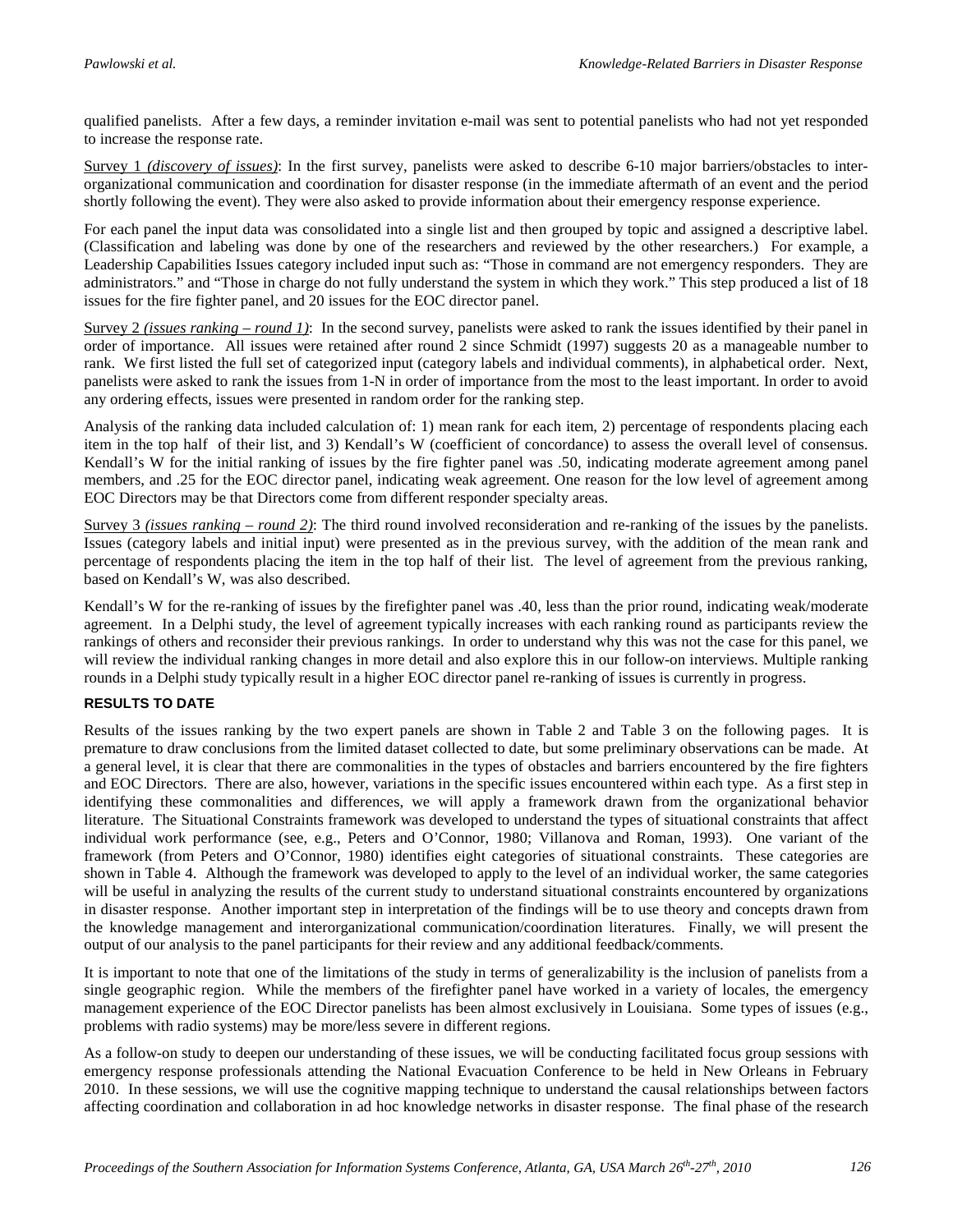will be to identify actionable strategies that can be used to address the barriers and obstacles identified through the Delphi survey and focus groups. A primary source for potential strategies to enable changes and improvements by first responder agencies and coordinating groups will be theory drawn from the management, knowledge management, organization science, and inter-organizational communications literatures. A critical element in this step of the research will be to adapt the insights of work in more traditional organizational contexts to reflect and address the characteristics of these complex dynamic organizations, such as rapid obsolescence of information, the emotionality of the situation and inability to observe the actions of other members (Majchrzak et al., 2007).

| <b>Issue Rank</b> | Mean  | <b>Issue Category</b>                   | <b>Example Input</b>                                                                                                                        |
|-------------------|-------|-----------------------------------------|---------------------------------------------------------------------------------------------------------------------------------------------|
| $(1-N)$           | Rank  |                                         | (direct quotes)                                                                                                                             |
| 1                 | 2.83  | Leadership capabilities issues          | Agencies/organizational leaders are often<br>unfamiliar with the capabilities and needs of their<br>people, equipment and resources.        |
| 2                 | 3.50  | Command system issues                   | Failure of responders, governmental bodies and<br>NGOs to effectively use incident management<br>system structure in an appropriate manner. |
| 3                 | 5.17  | Decision-making issues                  | Organization not sending personnel with the<br>authority to make the decision of the organization<br>to the table.                          |
| 4                 | 6.00  | Lack of planning/preparedness           | Organizations not planning for emergencies and<br>not testing their plans to see if they work.                                              |
| 5                 | 6.67  | Communication equipment issues          | Short supply of communication equipment.                                                                                                    |
| $6/7$ (tie)       | 7.33  | Bureaucracy/red tape                    | Too much red tape. When the time comes, it<br>needs to get done.                                                                            |
| $6/7$ (tie)       | 7.33  | Resource issues/logistics               | Lack of forward-deployed resources and<br>equipment.                                                                                        |
| 8                 | 8.33  | Training issues                         | Organizations not trained in NIMS (National<br>Incident Management System).                                                                 |
| $9/10$ (tie)      | 9.00  | Manpower issues                         | Available funding for small volunteer services<br>during a disaster.                                                                        |
| $9/10$ (tie)      | 9.00  | Radio communications issues             | Lack common radio channels.                                                                                                                 |
| 11                | 9.50  | Poor communication (general)            | If responders are not able to communicate, tasks<br>or strategies are not likely to get completed<br>efficiently.                           |
| 12                | 10.83 | Lack of reliable information            | Lack of reliable intel from affected areas.                                                                                                 |
| 13                | 11.67 | Inaccurate resource/contact information | No accurate list of equipment or trained personnel<br>within the state.                                                                     |
| 14                | 12.50 | Jurisdictional disputes/own agendas     | Not looking at the big picture of the incident -<br>only looking at their own agenda.                                                       |
| 15                | 13.00 | Organizational priorities issues        | Too much importance is given to certain<br>branches, even when they are not the<br>experts/specialists at the task at hand.                 |
| 16                | 13.50 | Interoperability issues                 | Not testing their equipment with other<br>organizations to ensure compatibility.                                                            |
| 17                | 15.17 | Outside responders issues               | Uncoordinated response from outside first<br>responders and the lack of tracking of such<br>resources.                                      |
| 18                | 15.33 | Terminology differences                 | Different terminology of the organizations.                                                                                                 |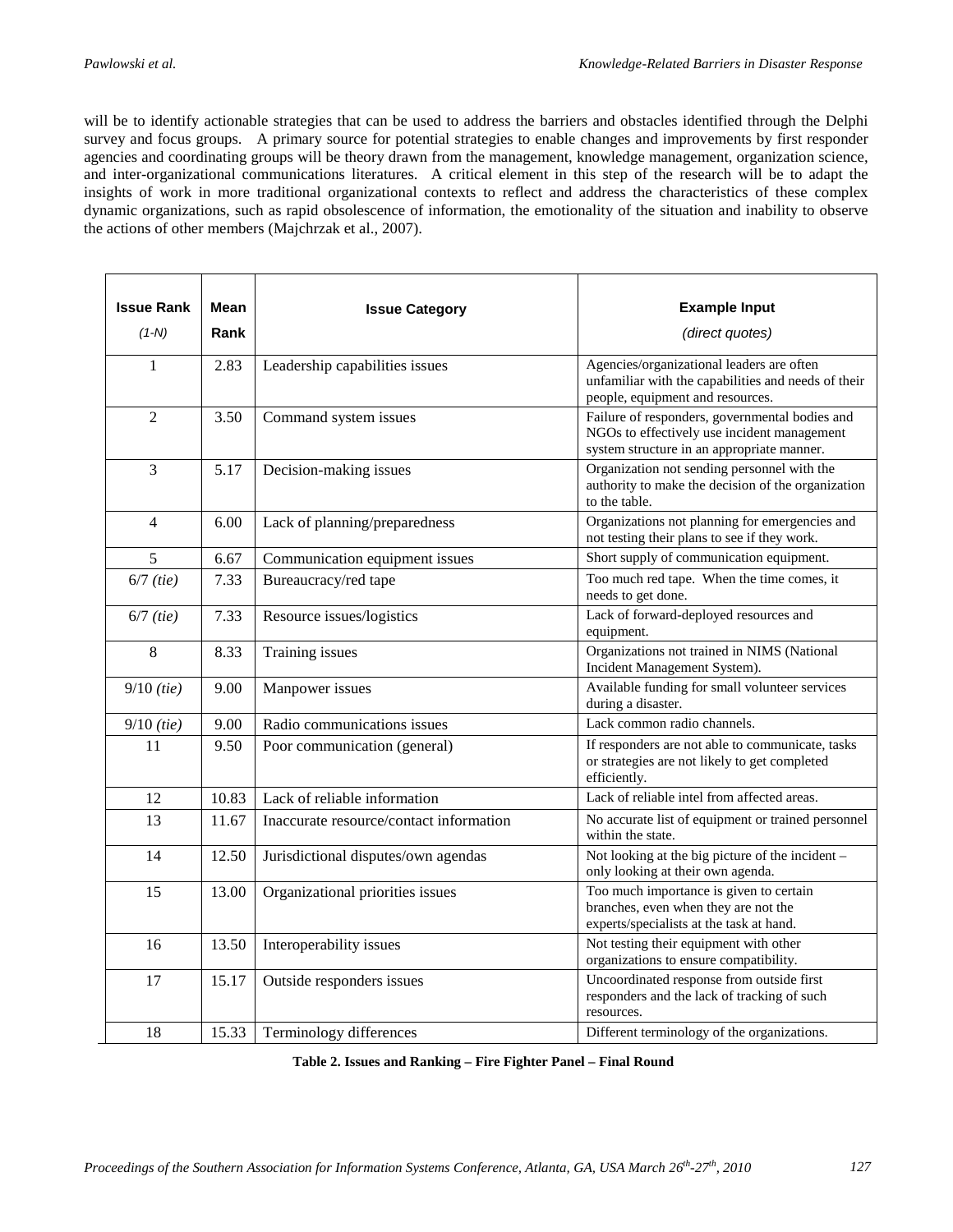| <b>Issue Rank</b>      | Mean  | <b>Issue Category</b>                                        | <b>Example Input</b>                                                                                                                                                           |
|------------------------|-------|--------------------------------------------------------------|--------------------------------------------------------------------------------------------------------------------------------------------------------------------------------|
| $(1-N)$                | Rank  |                                                              | (direct quotes)                                                                                                                                                                |
| 1                      | 3.67  | Inadequate funding                                           | A lack of funding for a sector of the local government that is<br>only of use when things go wrong and then the people think<br>you should solve all their problems.           |
| $\overline{2}$         | 5.83  | Lack of training and certification<br>for emergency managers | Lack of training and certification for emergency managers.<br>The issue is beginning to be addressed but much needs to be<br>done.                                             |
| 3                      | 6.83  | Unprepared agencies' requests for<br>assistance              | Unprepared agencies requesting assistance with minute<br>assets immediately following an event that should have been<br>gathered prior to an event.                            |
| $\overline{4}$         | 7.00  | Circumventing parish EOC                                     | Municipal elected officials attempting to circumvent parish<br>EOC for assistance and assets.                                                                                  |
| 5                      | 7.83  | Staffing/personnel issues                                    | State EOC bringing in multitudes of inexperienced<br>guardsmen to answer calls who are unfamiliar with the key<br>players in State EOC.                                        |
| 6                      | 8.17  | Communications equipment<br>interoperability/reliability     | All agencies on one network or radio system so that you<br>don't have to carry/use different systems.                                                                          |
| 7                      | 8.67  | Responder fatigue, mental stress<br>and nutrition            | Low morale sets in with first responders if human resources<br>are not properly managed for rest and nutrition.                                                                |
| 8                      | 9.33  | Perceptions of the public                                    | Perceptions of the public. We do not do a good job selling<br>ourselves to the public.                                                                                         |
| 9                      | 10.00 | Multiple agency requests for<br>shelter information          | Shelter reporting. Have one group responsible for collecting<br>shelter information, not each state agency making their own<br>requests.                                       |
| $10/11$ (tie)          | 11.00 | State and/or FEMA doubting<br>initial damage reports         | I attribute delays in our parish receiving initial commodities<br>and supplies due to this disbelief.                                                                          |
| $10/11$ ( <i>tie</i> ) | 11.00 | Unclear expectations for EOC<br>Directors                    | Understanding what is actually needed or expected as a<br>result of your participation.                                                                                        |
| 12                     | 11.50 | Problems communicating/sharing<br>among agencies (general)   | Inability to contact the key players in the (state) EOC that<br>parish directors normally deal with.                                                                           |
| 13                     | 12.17 | Space issues in EOC to house all<br>agencies needed          | Space issues EOC to house all agencies needed to respond<br>to a disaster.                                                                                                     |
| 14                     | 13.50 | Confusion about what information<br>is official              | Confusing about what information is "official information."                                                                                                                    |
| $15/16$ (tie)          | 13.67 | Difficulty getting accurate<br>information from rural areas  | Inability to get an accurate report of the totality of the<br>damage from the rural areas of the parish.                                                                       |
| $15/16$ ( <i>tie</i> ) | 13.67 | Politics and turf battles                                    | As an Emergency Management Director you get hammered<br>when it is perceived that one entity receives something that<br>someone else didn't get, no matter what the reason is. |
| 17                     | 14.33 | Space issues - shelters                                      | Insufficient space for special-needs shelters                                                                                                                                  |
| 18                     | 14.50 | Media outlets – communications<br>and coverage               | Media outlets calling parish EOC/JIC continuously.                                                                                                                             |
| 19                     | 14.67 | Decision making issues                                       | FEMA liaison to parish not given enough authority to<br>expedite needs requests.                                                                                               |
| 20                     | 15.17 | Infrastructure damage                                        | Damage to infrastructure that cannot easily be restored or<br>replaced.                                                                                                        |